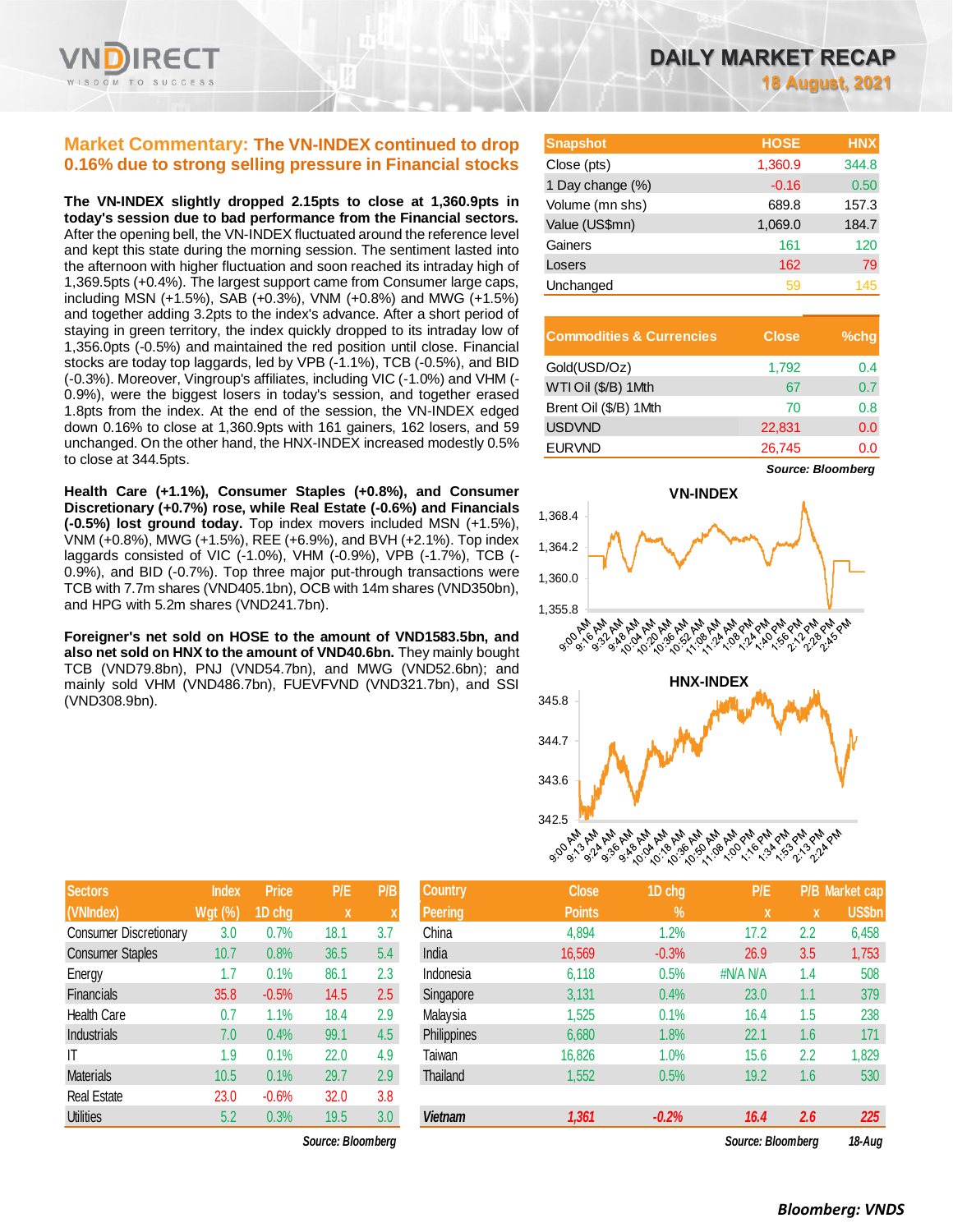

## **Market News**

### **Oil up on declining US oil stocks while rising virus cases hamper demand**

Crude oil prices rose on Wednesday due to expectations of a weekly decline in US crude stocks, but fears that growing coronavirus infections could stifle demand. International benchmark Brent crude was trading at \$69.64 per barrel at 06.53 GMT for a 0.88% increase after closing Tuesday at \$69.03 a barrel. American benchmark West Texas Intermediate (WTI) traded at \$66.88 a barrel at the same time for a 0.81% rise after ending the previous session at \$66.34 per barrel. *(Bloomberg)* 

### **Transport Ministry directs to ease operation of seaports amid pandemic**

The implementation of social distancing in accordance with Directive 16 of the Government to prevent and control the spread of COVID-19 has caused a large reduction in the workforce of enterprises, including those in seaports. The move was made after the Government Office sent an official dispatch to the MoT, requiring it to consider a number of urgent solutions to support businesses and limit disruptions in the production and supply chains in the context of the pandemic that were proposed by the Private Economic Development Research Board. According to the dispatch, the board suggested the Prime Minister direct or assign relevant ministries and localities to review and apply uniform regulations on travel for groups of personnel who work at ports and responsible for export and import procedures. The people should be allowed to travel as shippers, it proposed. The MoT said it agreed with the board's proposals and suggested the People's Committees of provinces and cities consider and direct the implementation. Earlier, transport departments in cities and provinces reported to the MoT that the application of social distancing had greatly affected the workforce of enterprises and seaports. For example, Cat Lai Port in Ho Chi Minh City faced a severe shortage of employees such as port officers and forklift drivers as many workers were located in locked down residential areas and the city was applying regulations restricting travel between pandemic-affected localities. According to the port, the number of employees has decreased by 50% to 250. Meanwhile, the necessary personnel required to be at the port to maintain operations is 500 people per day, excluding staff of customs, shipping lines and relevant State management agencies. The stay-atwork model applied to loading and unloading workers at the port has not been very effective because the port has little vacant space, and many activities take place outdoors. To deal with the shortage, the Vietnam Maritime Administration, the Seaport Associations and port enterprises have submitted proposals to the authorities to allow the Cat Lai Port's workers to go to the port if they do not reside in locked down areas. *(Vietnamnet.vn)*

## **Notable Corporate Events**

**Vinhomes JSC (VHM VN, HOSE) - Dividend result:** Vinhomes announced the dividend payment plan from undistributed earnings. Specifically, the company maintains the dividend ratio of 45%, consisting of a cash dividend of VND1,500/share and stock dividend with the ratio of 10:3 (30%). *(Ndh.vn)*

*<to be continued>*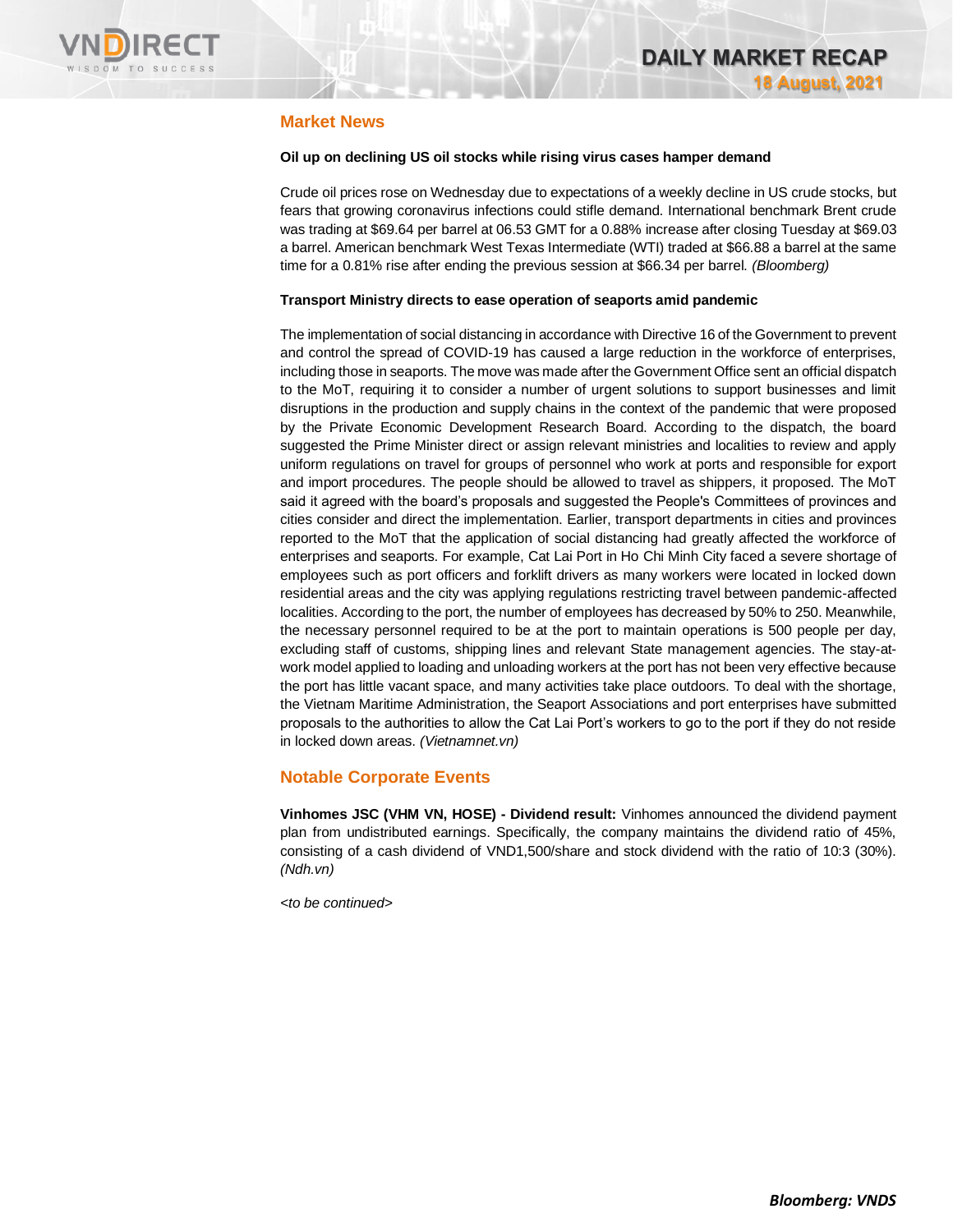## **COVERAGE SUMMARY**

|                 |                    | <b>Adjusted target</b> |                       |               |                       |                      |
|-----------------|--------------------|------------------------|-----------------------|---------------|-----------------------|----------------------|
| <b>Ticker</b>   | <b>Close price</b> |                        | <b>Dividend yield</b> | <b>Upside</b> | <b>Recommendation</b> | <b>Latest report</b> |
|                 |                    | price                  |                       |               |                       |                      |
| <b>ACB</b>      | 35,550             | 41,800                 | 0.0%                  | 17.6%         | ADD                   | Link                 |
| <b>ACV</b>      | 77,400             | 87,500                 | 1.2%                  | 14.2%         | <b>ADD</b>            | Link                 |
| CRE             | 54,500             | 33,700                 | 1.8%                  | $-36.4%$      | <b>HOLD</b>           | Link                 |
| <b>CTG</b>      | 34,500             | 42,000                 | 1.4%                  | 23.2%         | <b>ADD</b>            | Link                 |
| <b>DBC</b>      | 59,400             | 64,000                 | 2.5%                  | 10.3%         | ADD                   | Link                 |
| <b>DPM</b>      | 34,800             | 24,100                 | 4.0%                  | $-26.7%$      | <b>ADD</b>            | Link                 |
| <b>DRC</b>      | 34,700             | 25,500                 | 2.9%                  | $-23.6%$      | ADD                   | Link                 |
| <b>FPT</b>      | 94,000             | 101,700                | 2.1%                  | 10.3%         | <b>ADD</b>            | Link                 |
| GAS             | 92,600             | 109,800                | 3.9%                  | 22.5%         | <b>ADD</b>            | Link                 |
| <b>GMD</b>      | 47,800             | 52,700                 | 3.5%                  | 13.8%         | <b>HOLD</b>           | Link                 |
| <b>HDG</b>      | 58,500             | 50,300                 | 2.0%                  | $-12.0%$      | ADD                   | Link                 |
| <b>HPG</b>      | 50,400             | 62,600                 | 0.9%                  | 25.1%         | <b>ADD</b>            | Link                 |
| <b>KBC</b>      | 36,650             | 57,500                 | 1.4%                  | 58.2%         | ADD                   | <b>Link</b>          |
| <b>KDC</b>      | 60,500             | 65,000                 | 2.7%                  | 10.1%         | <b>ADD</b>            | Link                 |
| <b>KDH</b>      | 41,500             | 45,500                 | 1.2%                  | 10.8%         | ADD                   | <b>Link</b>          |
| <b>LPB</b>      | 25,900             | 26,000                 | 0.0%                  | 0.4%          | <b>HOLD</b>           | Link                 |
| <b>MBB</b>      | 31,100             | 31,400                 | 0.0%                  | 1.0%          | ADD                   | <b>Link</b>          |
| <b>MML</b>      | 75,500             | 81,400                 | 0.0%                  | 7.8%          | <b>HOLD</b>           | Link                 |
| <b>MSH</b>      | 78,000             | 61,000                 | 4.5%                  | $-17.3%$      | ADD                   | Link                 |
| <b>MWG</b>      | 172,500            | 173,000                | 0.9%                  | 1.1%          | <b>ADD</b>            | <b>Link</b>          |
| <b>NLG</b>      | 42,000             | 46,700                 | 1.1%                  | 12.3%         | ADD                   | <b>Link</b>          |
| NT <sub>2</sub> | 19,300             | 28,400                 | 10.4%                 | 57.5%         | <b>ADD</b>            | Link                 |
| <b>NVL</b>      | 103,000            | 107,700                | 0.0%                  | 4.6%          | <b>HOLD</b>           | Link                 |
| <b>PHP</b>      | 29,700             | 29,200                 | 1.9%                  | 0.2%          | ADD                   | Link                 |
| <b>PLC</b>      | 35,700             | 30,900                 | 5.6%                  | $-7.8%$       | ADD                   | Link                 |
| <b>PNJ</b>      | 94,700             | 119,200                | 1.9%                  | 27.8%         | ADD                   | <b>Link</b>          |
| <b>POW</b>      | 11,400             | 13,300                 | 2.6%                  | 19.3%         | ADD                   | <b>Link</b>          |
| <b>PPC</b>      | 22,950             | 27,400                 | 9.5%                  | 28.9%         | ADD                   | Link                 |
| <b>PVD</b>      | 20,000             | 26,100                 | 0.0%                  | 30.5%         | ADD                   | <b>Link</b>          |
| <b>PVS</b>      | 27,300             | 30,200                 | 3.9%                  | 14.5%         | <b>ADD</b>            | <b>Link</b>          |
| <b>PVT</b>      | 23,200             | 24,100                 | 2.2%                  | 6.1%          | ADD                   | Link                 |
| <b>SCS</b>      | 142,400            | 170,700                | 6.2%                  | 26.0%         | ADD                   | $Link$               |
| <b>STK</b>      | 48,800             | 50,600                 | 2.6%                  | 6.2%          | ADD                   | Link                 |
| <b>TCB</b>      | 52,800             | 57,200                 | 0.0%                  | 8.3%          | <b>ADD</b>            | $Link$               |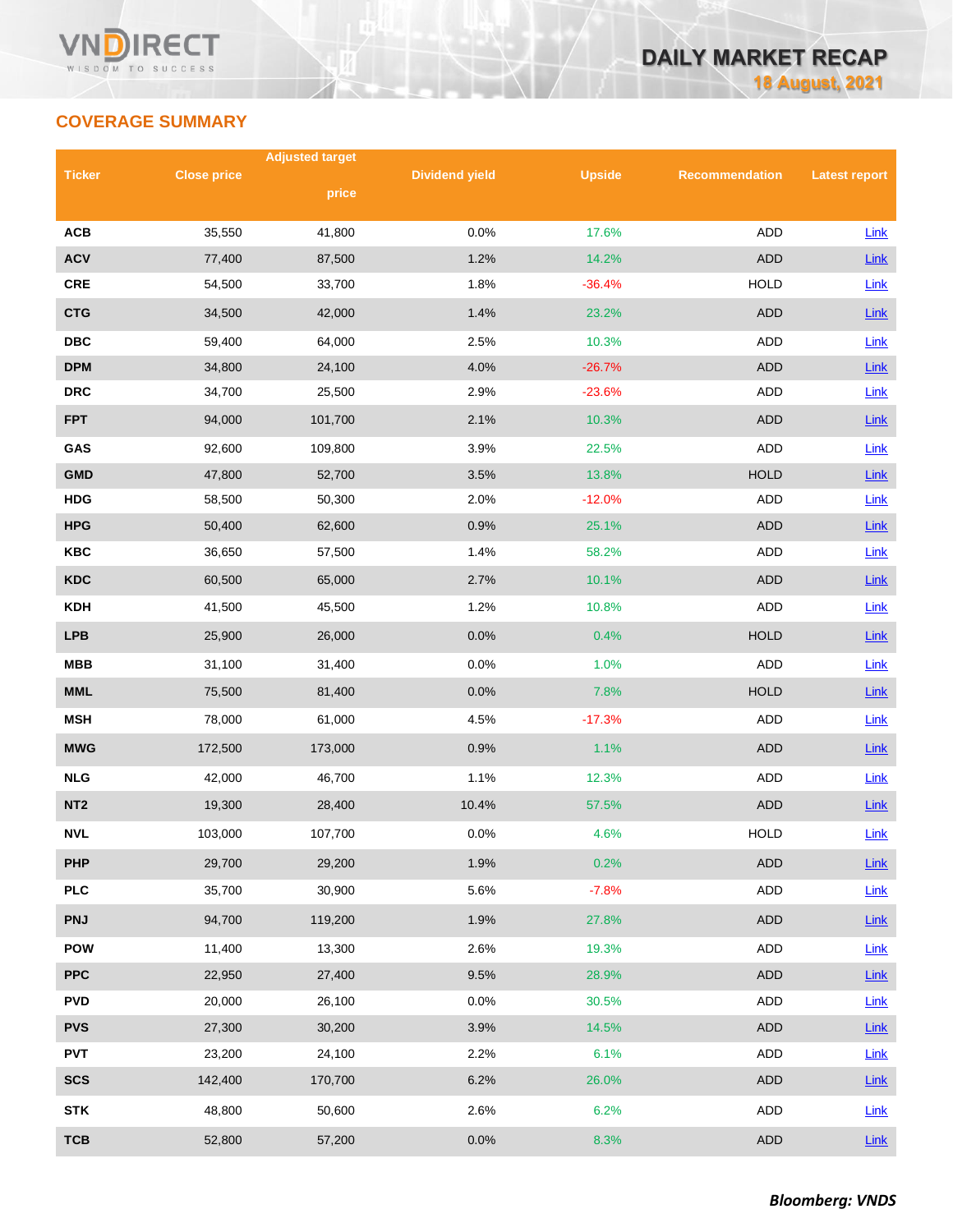

# **DAILY MARKET RECAP**

**18 August, 2021**

|               |                    | <b>Adjusted target</b> |                       |               |                       |                      |
|---------------|--------------------|------------------------|-----------------------|---------------|-----------------------|----------------------|
| <b>Ticker</b> | <b>Close price</b> | price                  | <b>Dividend yield</b> | <b>Upside</b> | <b>Recommendation</b> | <b>Latest report</b> |
| <b>TCM</b>    | 76,300             | N/A                    | 1.3%                  | N/A           | N/A                   | <b>Link</b>          |
| <b>VCB</b>    | 101,000            | 119,500                | 0.8%                  | 19.1%         | <b>ADD</b>            | <b>Link</b>          |
| <b>VHC</b>    | 47,600             | 50,000                 | 4.3%                  | 9.3%          | ADD                   | Link                 |
| <b>VHM</b>    | 110,000            | 134,300                | 0.0%                  | 22.1%         | <b>ADD</b>            | <b>Link</b>          |
| <b>VIB</b>    | 41,100             | 48,100                 | 0.0%                  | 17.0%         | ADD                   | Link                 |
| <b>VJC</b>    | 118,000            | 138,900                | 0.0%                  | 17.7%         | <b>ADD</b>            | Link                 |
| <b>VNM</b>    | 90,000             | 110,000                | 4.2%                  | 26.5%         | ADD                   | <b>Link</b>          |
| <b>VPB</b>    | 64,000             | 75,000                 | 0.0%                  | 17.2%         | <b>ADD</b>            | <b>Link</b>          |
| <b>VRE</b>    | 27,800             | 38,000                 | 5.2%                  | 41.9%         | ADD                   | Link                 |
| <b>VTP</b>    | 82,300             | 85,200                 | 1.7%                  | 5.2%          | <b>ADD</b>            | Link                 |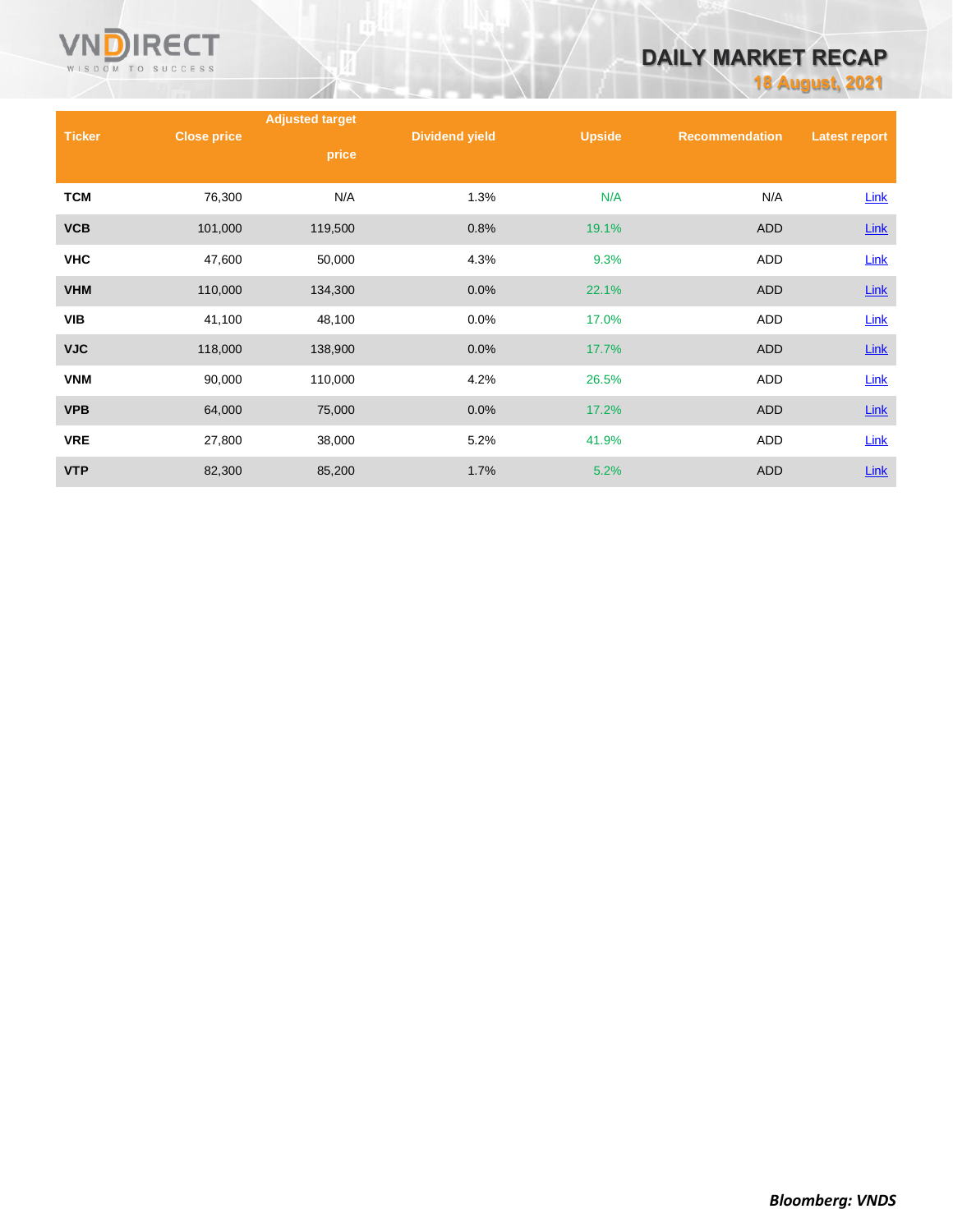## **MARKET MOVEMENTS**

WISDOM TO SUCCESS

VI

**RECT** 

|                    |              | <b>HOSE</b> |      |         |            | <b>HNX</b>         |              |       |       |         |            |
|--------------------|--------------|-------------|------|---------|------------|--------------------|--------------|-------|-------|---------|------------|
| <b>Top gainers</b> |              |             |      |         | <b>VND</b> | <b>Top gainers</b> |              |       |       |         | <b>VND</b> |
| <b>Ticker</b>      | Last         | Chg         | %chg | Vol.    | Index      | Ticker             | Last         | Chg   | %chg  | Vol.    | Index      |
|                    | <b>Price</b> |             |      |         | impact     |                    | <b>Price</b> |       |       |         | impact     |
| <b>VSH</b>         | 29,050       | 1,900       | 7.00 | 435,800 | 0.121      | LUT                | 4,400        | 400   | 10.00 | 33,800  | 0.003      |
| <b>CIG</b>         | 7,810        | 510         | 6.99 | 48,900  | 0.004      | <b>VCC</b>         | 15,400       | 1,400 | 10.00 | 55,700  | 0.008      |
| <b>TYA</b>         | 16,850       | 1,100       | 6.98 | 210,200 | 0.002      | <b>VNT</b>         | 68,800       | 6,200 | 9.90  | 100     | 0.015      |
| <b>VMD</b>         | 42,200       | 2,750       | 6.97 | 12,400  | 0.011      | <b>MAS</b>         | 44,400       | 4,000 | 9.90  | 100     | 0.013      |
| <b>DBD</b>         | 47,600       | 3,100       | 6.97 | 637,200 | 0.048      | CAG                | 24,500       | 2,200 | 9.87  | 290,900 | 0.010      |

|                    |              | <b>HNX</b> |       |         |              |
|--------------------|--------------|------------|-------|---------|--------------|
| <b>Top gainers</b> |              |            |       |         | <b>VND</b>   |
| <b>Ticker</b>      | Last         | Chg        | %chg  | Vol.    | <b>Index</b> |
|                    | <b>Price</b> |            |       |         | impact       |
| LUT                | 4.400        | 400        | 10.00 | 33,800  | 0.003        |
| <b>VCC</b>         | 15,400       | 1,400      | 10.00 | 55,700  | 0.008        |
| VNT                | 68,800       | 6,200      | 9.90  | 100     | 0.015        |
| <b>MAS</b>         | 44,400       | 4,000      | 9.90  | 100     | 0.013        |
| CAG                | 24,500       | 2,200      | 9.87  | 290,900 | 0.010        |

| <b>Top losers</b> |                      |          |         |         | <b>VND</b>      | <b>Top losers</b> |                      |          |          |        |                        |
|-------------------|----------------------|----------|---------|---------|-----------------|-------------------|----------------------|----------|----------|--------|------------------------|
| <b>Ticker</b>     | Last<br><b>Price</b> | Chg      | %chg    | Vol.    | Index<br>impact | Ticker            | Last<br><b>Price</b> | Chg      | $%$ chg  | Vol.   | <b>Index</b><br>impact |
| TTE               | 9,170                | $-690$   | $-6.70$ | 100     | $-0.005$        | <b>NAP</b>        | 11.700               | $-1.300$ | $-10.00$ | 500    | $-0.007$               |
| <b>VSC</b>        | 65,200               | $-4,800$ | $-6.50$ | 362,400 | $-0.071$        | <b>HCT</b>        | 12,000               | $-1,200$ | $-9.09$  | 900    | $-0.001$               |
| VOS               | 13,650               | $-1,000$ | $-7.00$ | 6.51MLN | $-0.038$        | <b>HLC</b>        | 10.300               | $-1,000$ | $-8.85$  | 16,000 | $-0.010$               |
| <b>AGM</b>        | 30,800               | $-2,200$ | $-7.00$ | 105,200 | $-0.011$        | VLA               | 12,600               | $-1,200$ | $-8.70$  | 1,600  | $-0.001$               |
| <b>RIC</b>        | 20,000               | $-1.400$ | $-6.20$ | 69.700  | $-0.011$        | <b>BED</b>        | 42,000               | $-3.500$ | $-7.69$  | 100    | $-0.002$               |

| <b>Top index movers</b> |                      |       |         |         | <b>VND</b>      |            | Top index movers     |       |         |          | <b>VND</b>             |
|-------------------------|----------------------|-------|---------|---------|-----------------|------------|----------------------|-------|---------|----------|------------------------|
| <b>Ticker</b>           | Last<br><b>Price</b> | Chg   | $%$ chg | Vol.    | Index<br>impact | Ticker     | Last<br><b>Price</b> | Chg   | $%$ chg | Vol.     | <b>Index</b><br>impact |
| <b>MSN</b>              | 134,500              | 2.000 | 51.،    | 1.30MLN | 0.635           | VND        | 53,300               | 600   | 1.14    | 14.10MLN | 0.309                  |
| <b>VNM</b>              | 90,000               | 700   | 0.78    | 4.71MLN | 0.393           | <b>SHS</b> | 53,100               | 900   | 1.72    | 9.54MLN  | 0.233                  |
| <b>MWG</b>              | 172.500              | 2.600 | l.53    | 864.600 | 0.332           | <b>THD</b> | 214.000              | 500   | 0.23    | 539,900  | 0.173                  |
| <b>REE</b>              | 60,500               | 3,900 | 6.89    | 3.30MLN | 0.325           | TVB        | 22,900               | 2,000 | 9.57    | 4.30MLN  | 0.168                  |
| <b>BVH</b>              | 54,700               | 1.100 | 2.05    | .30MLN  | 0.220           | IDC        | 38,500               | 500   | 1.32    | 3.42MLN  | 0.158                  |

| <b>Top index laggers</b> |                      |          |         |          | <b>VND</b>      | Top index laggers |                      |        |         |          | <b>VND</b>             |
|--------------------------|----------------------|----------|---------|----------|-----------------|-------------------|----------------------|--------|---------|----------|------------------------|
| <b>Ticker</b>            | Last<br><b>Price</b> | Chg      | $%$ chg | Vol.     | Index<br>impact | <b>Ticker</b>     | Last<br><b>Price</b> | Chg    | %chg    | Vol.     | <b>Index</b><br>impact |
| <b>VIC</b>               | 97,900               | $-1.000$ | $-1.01$ | 2.30MLN  | $-0.910$        | <b>NVB</b>        | 29.100               | $-400$ | $-1.36$ | .86MLN   | $-0.216$               |
| <b>VHM</b>               | 110,000              | $-1.000$ | $-0.90$ | 23.52MLN | $-0.901$        | <b>SHB</b>        | 29,400               | $-100$ | $-0.34$ | 11.50MLN | $-0.215$               |
| <b>VPB</b>               | 64,000               | $-1.100$ | $-1.69$ | 14.07MLN | $-0.727$        | <b>DXS</b>        | 28,000               | $-400$ | -1.41   | 245,000  | $-0.085$               |
| <b>TCB</b>               | 52,800               | $-500$   | $-0.94$ | 12.91MLN | $-0.471$        | <b>HUT</b>        | 9.000                | $-100$ | $-1.10$ | 2.48MLN  | $-0.034$               |
| <b>BID</b>               | 42,650               | $-300$   | $-0.70$ | .51MLN   | $-0.325$        | CEO               | 9.400                | $-100$ | $-1.05$ | 2.16MLN  | $-0.020$               |

| <b>Top liquidity</b> |                      |          |         |                 | <b>VND</b>      | <b>Top liquidity</b> |                      |        |         |                 | <b>VND</b>             |
|----------------------|----------------------|----------|---------|-----------------|-----------------|----------------------|----------------------|--------|---------|-----------------|------------------------|
| <b>Ticker</b>        | Last<br><b>Price</b> | Chg      | %chg    | Val.<br>(VNDbn) | Index<br>impact | Ticker               | Last<br><b>Price</b> | Chg    | %chg    | Val.<br>(VNDbn) | <b>Index</b><br>impact |
| <b>VHM</b>           | 110,000              | $-1,000$ | $-0.90$ | 2,566           | $-0.901$        | VND                  | 53,300               | 600    | 1.14    | 758             | 0.309                  |
|                      |                      |          |         |                 |                 |                      |                      |        |         |                 |                        |
| SSI                  | 60,200               | $-1,100$ | $-1.79$ | 1,080           | $-0.194$        | <b>SHS</b>           | 53,100               | 900    | 1.72    | 501             | 0.233                  |
| <b>HPG</b>           | 50.400               | 0        | 0.00    | 1.018           | 0.000           | <b>PVS</b>           | 27,300               | 500    | 1.87    | 493             | 0.157                  |
| <b>VPB</b>           | 64,000               | $-1,100$ | $-1.69$ | 905             | $-0.727$        | <b>SHB</b>           | 29,400               | $-100$ | $-0.34$ | 338             | $-0.215$               |
| <b>TCB</b>           | 52,800               | $-500$   | $-0.94$ | 685             | $-0.471$        | <b>MBS</b>           | 36,300               | 1,200  | 3.42    | 183             | 0.106                  |

*Source: Bloomberg*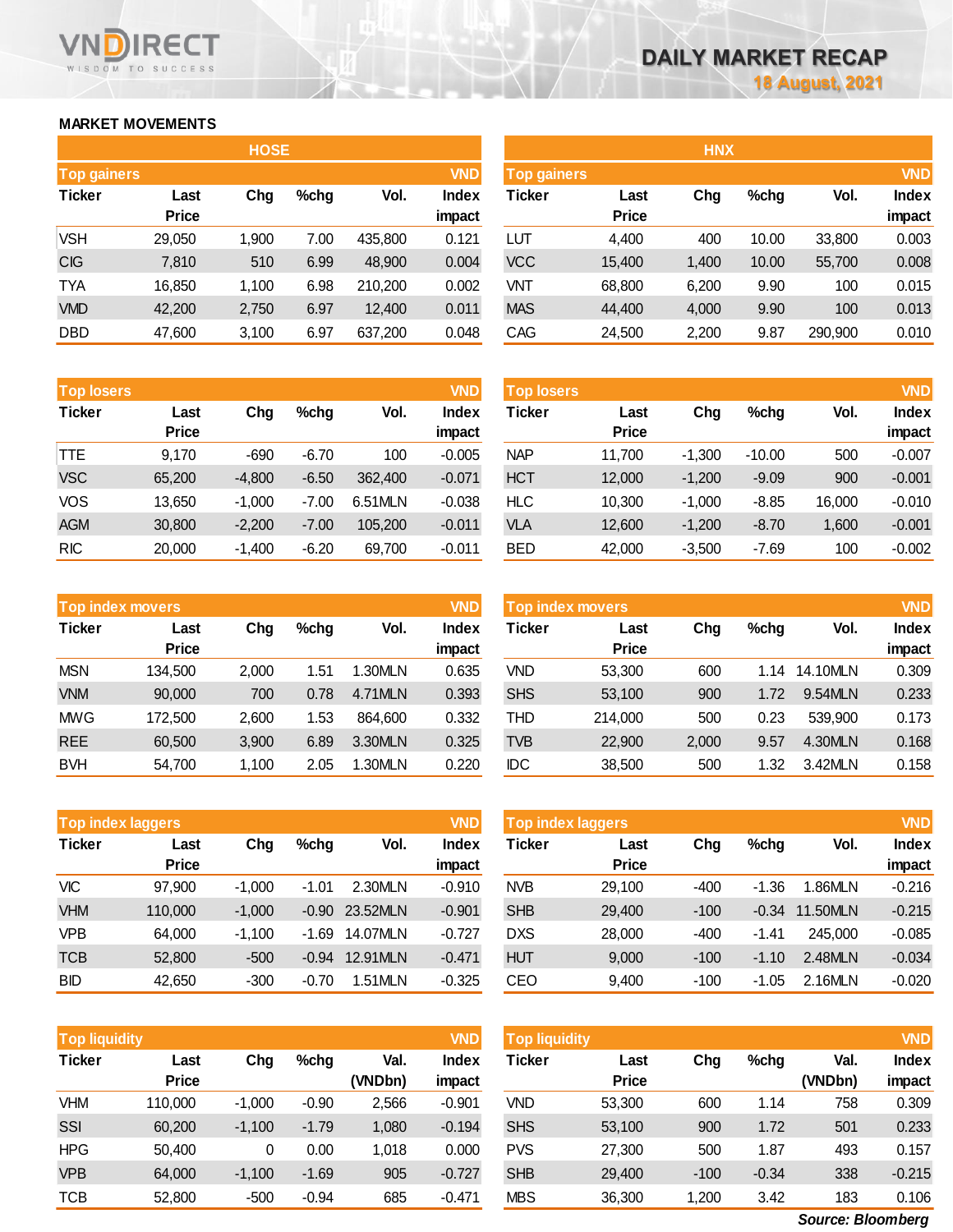

## **FOREIGN ACTIVITIES**

| Volume (Mn'shs)       | <b>HOSE</b> | <b>HNX</b> | Value (VND'bn)        | <b>HOSE</b> | <b>HNX</b> |
|-----------------------|-------------|------------|-----------------------|-------------|------------|
| <b>BUY</b>            | 16.1        | 2.2        | <b>BUY</b>            | 829.8       | 88.1       |
| % of market           | 2.4%        | 1.4%       | % of market           | 3.5%        | 2.1%       |
| <b>SELL</b>           | 39.8        | 3.0        | <b>SELL</b>           | 2,413.4     | 128.7      |
| % of market           | 5.9%        | 1.9%       | % of market           | 10.1%       | 3.1%       |
| <b>NET BUY (SELL)</b> | (23.7)      | (0.8)      | <b>NET BUY (SELL)</b> | (1,583.5)   | (40.6)     |

*Source: HSX, HNX*





HOSE HNX

| <b>SELL</b>           | 5,899.7 | 264.5  | <b>SELL</b>           | 269,420.3   | 6,449.8                     |
|-----------------------|---------|--------|-----------------------|-------------|-----------------------------|
| % of market           | 5.6%    | 1.2%   | % of market           | 8.9%        | 3.8%                        |
| <b>NET BUY (SELL)</b> | (911.2) | (63.7) | <b>NET BUY (SELL)</b> | (34, 141.3) | (938.0)<br>Source: HSX, HNX |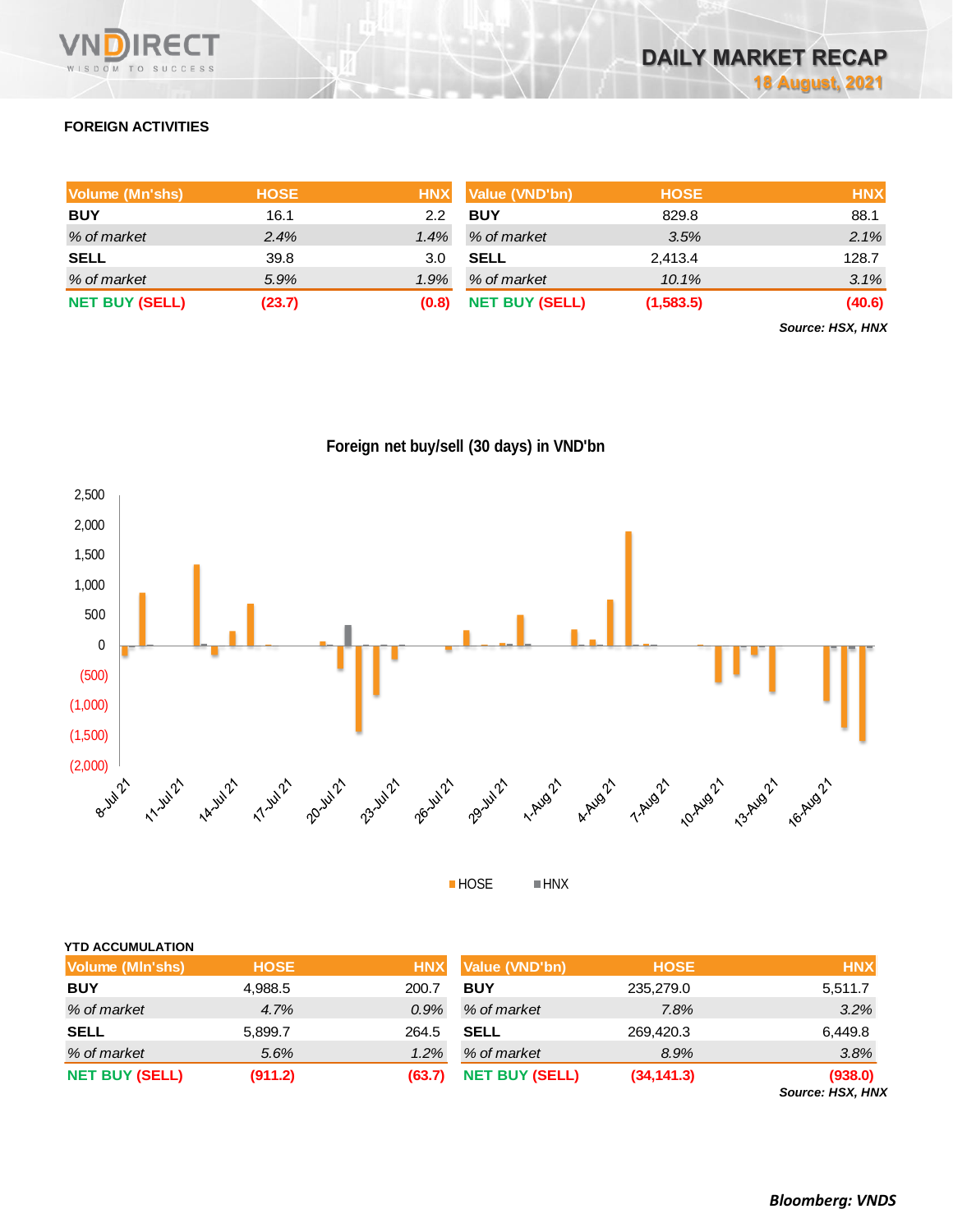## **FOREIGN ACTIVITIES**

WISDOM TO SUCCESS

RECT

|               |                               | <b>HOSE</b> |         |       | <b>HNX</b>      |                               |                   |     |      |       |                        |
|---------------|-------------------------------|-------------|---------|-------|-----------------|-------------------------------|-------------------|-----|------|-------|------------------------|
|               | Top buy by foreigners (value) |             |         |       | <b>VND'bn</b>   | Top buy by foreigners (value) | <b>VND'bn</b>     |     |      |       |                        |
| <b>Ticker</b> | <b>Last Price</b>             | Chg         | %chg    | Value | Index<br>impact | Ticker                        | <b>Last Price</b> | Chg | %chg | Value | <b>Index</b><br>impact |
| <b>TCB</b>    | 52,800                        | $-500$      | $-0.94$ | 79.8  | $-0.471$        | VND                           | 53,300            | 600 | 1.14 | 48.3  | 0.000                  |
| <b>PNJ</b>    | 94,700                        | $-800$      | $-0.84$ | 54.7  | $-0.049$        | <b>PVS</b>                    | 27,300            | 500 | 1.87 | 16.5  | 0.000                  |
| <b>MWG</b>    | 172,500                       | 2,600       | 1.53    | 52.6  | 0.332           | THD                           | 214,000           | 500 | 0.23 | 4.8   | 0.000                  |
| SSI           | 60,200                        | $-1,100$    | $-1.79$ | 44.0  | $-0.194$        | <b>PAN</b>                    | 30,700            | 0   | 0.00 | 3.9   | 0.000                  |
| VHM           | 110,000                       | $-1,000$    | $-0.90$ | 42.8  | $-0.901$        | VCS                           | 124,000           | 400 | 0.32 | 3.8   | 0.000                  |

| <b>VND'bn</b><br>Top sell by foreigners (value) |            |          |         |              |                 | Top sell by foreigners (value) |                   | <b>VND'bn</b> |         |       |                 |
|-------------------------------------------------|------------|----------|---------|--------------|-----------------|--------------------------------|-------------------|---------------|---------|-------|-----------------|
| <b>Ticker</b>                                   | Last Price | Chg      | %chg    | <b>Value</b> | Index<br>impact | Ticker                         | <b>Last Price</b> | Chg           | %chg    | Value | Index<br>impact |
| VHM                                             | 110,000    | $-1,000$ | $-0.90$ | 486.7        | $-0.901$        | VND                            | 53,300            | 600           | 1.14    | 97.0  | 0.000           |
| <b>FUEVFVND</b>                                 | 25,890     | $-140$   | $-0.54$ | 321.7        | 0.000           | <b>PVS</b>                     | 27,300            | 500           | 1.87    | 10.7  | 0.000           |
| SSI                                             | 60,200     | $-1,100$ | $-1.79$ | 308.9        | $-0.194$        | <b>DXP</b>                     | 21,300            | $-200$        | $-0.93$ | 6.4   | 0.000           |
| <b>VNM</b>                                      | 90,000     | 700      | 0.78    | 177.4        | 0.393           | <b>BVS</b>                     | 32,400            | 400           | 1.25    | 3.5   | 0.000           |
| <b>VIC</b>                                      | 97,900     | $-1,000$ | $-1.01$ | 143.5        | $-0.910$        | <b>SHS</b>                     | 53,100            | 900           | 1.72    | 2.8   | 0.000           |

| <b>VND'bn</b><br>Top net buy by foreigners (value) |                   |       |         |              |                 | Top net buy by foreigners (value) | <b>VND'bn</b>     |       |      |       |                        |
|----------------------------------------------------|-------------------|-------|---------|--------------|-----------------|-----------------------------------|-------------------|-------|------|-------|------------------------|
| <b>Ticker</b>                                      | <b>Last Price</b> | Chg   | %chg    | <b>Value</b> | Index<br>impact | Ticker                            | <b>Last Price</b> | Chg   | %chg | Value | <b>Index</b><br>impact |
| <b>VHC</b>                                         | 47,600            | 1,400 | 3.03    | 17.8         | 0.069           | <b>PVS</b>                        | 27,300            | 500   | 1.87 | 5.9   | 0.000                  |
| <b>DIG</b>                                         | 34,000            | 1,850 | 5.75    | 11.4         | 0.204           | <b>THD</b>                        | 214,000           | 500   | 0.23 | 4.8   | 0.000                  |
| <b>MIG</b>                                         | 21,550            | 1,150 | 5.64    | 8.3          | 0.044           | <b>PAN</b>                        | 30,700            | 0     | 0.00 | 3.9   | 0.000                  |
| <b>SZC</b>                                         | 46,700            | 250   | 0.54    | 5.4          | 0.007           | <b>TVB</b>                        | 22,900            | 2,000 | 9.57 | 1.3   | 0.000                  |
| E1VFVN30                                           | 25,170            | -90   | $-0.36$ | 5.2          | 0.000           | <b>VCS</b>                        | 124,000           | 400   | 0.32 | 1.0   | 0.000                  |

| Top net sell by foreigners (value) |                   |          |         |              | <b>VND'bn</b>   | Top net sell by foreigners (value) |                   |        |         |          | <b>VND'bn</b>   |
|------------------------------------|-------------------|----------|---------|--------------|-----------------|------------------------------------|-------------------|--------|---------|----------|-----------------|
| <b>Ticker</b>                      | <b>Last Price</b> | Chg      | %chg    | <b>Value</b> | Index<br>impact | Ticker                             | <b>Last Price</b> | Chg    | %chg    | Value    | Index<br>impact |
| <b>VHM</b>                         | 110,000           | $-1,000$ | $-0.90$ | $-444.0$     | $-0.901$        | <b>VND</b>                         | 53,300            | 600    | 1.14    | $-48.72$ | 0.000           |
| <b>FUEVFVND</b>                    | 25,890            | $-140$   | $-0.54$ | $-301.5$     | 0.000           | <b>DXP</b>                         | 21,300            | $-200$ | $-0.93$ | $-6.42$  | 0.000           |
| SSI                                | 60,200            | $-1,100$ | $-1.79$ | $-264.9$     | $-0.194$        | <b>BVS</b>                         | 32,400            | 400    | 1.25    | $-3.48$  | 0.000           |
| <b>VNM</b>                         | 90,000            | 700      | 0.78    | $-163.4$     | 0.393           | <b>SHS</b>                         | 53,100            | 900    | 1.72    | $-2.20$  | 0.000           |
| <b>VIC</b>                         | 97,900            | $-1,000$ | $-1.01$ | $-118.1$     | $-0.910$        | BII                                | 10,700            | 900    | 9.18    | $-0.55$  | 0.000           |

*18-Aug-21*

*Source: Bloomberg, HOSE, HNX*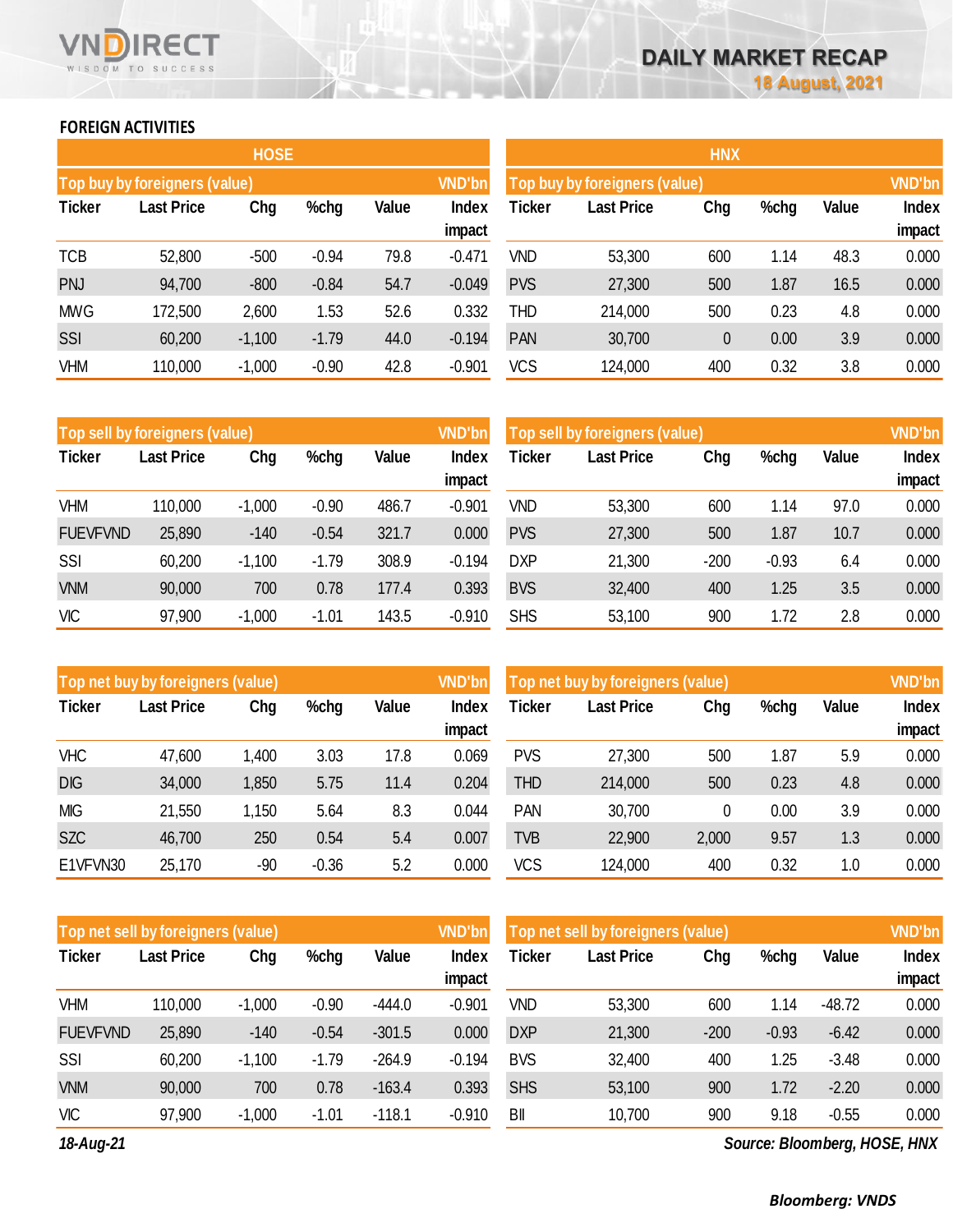

### **TOP 60 MARKET CAP STOCKS SNAPSHOT N HOSE**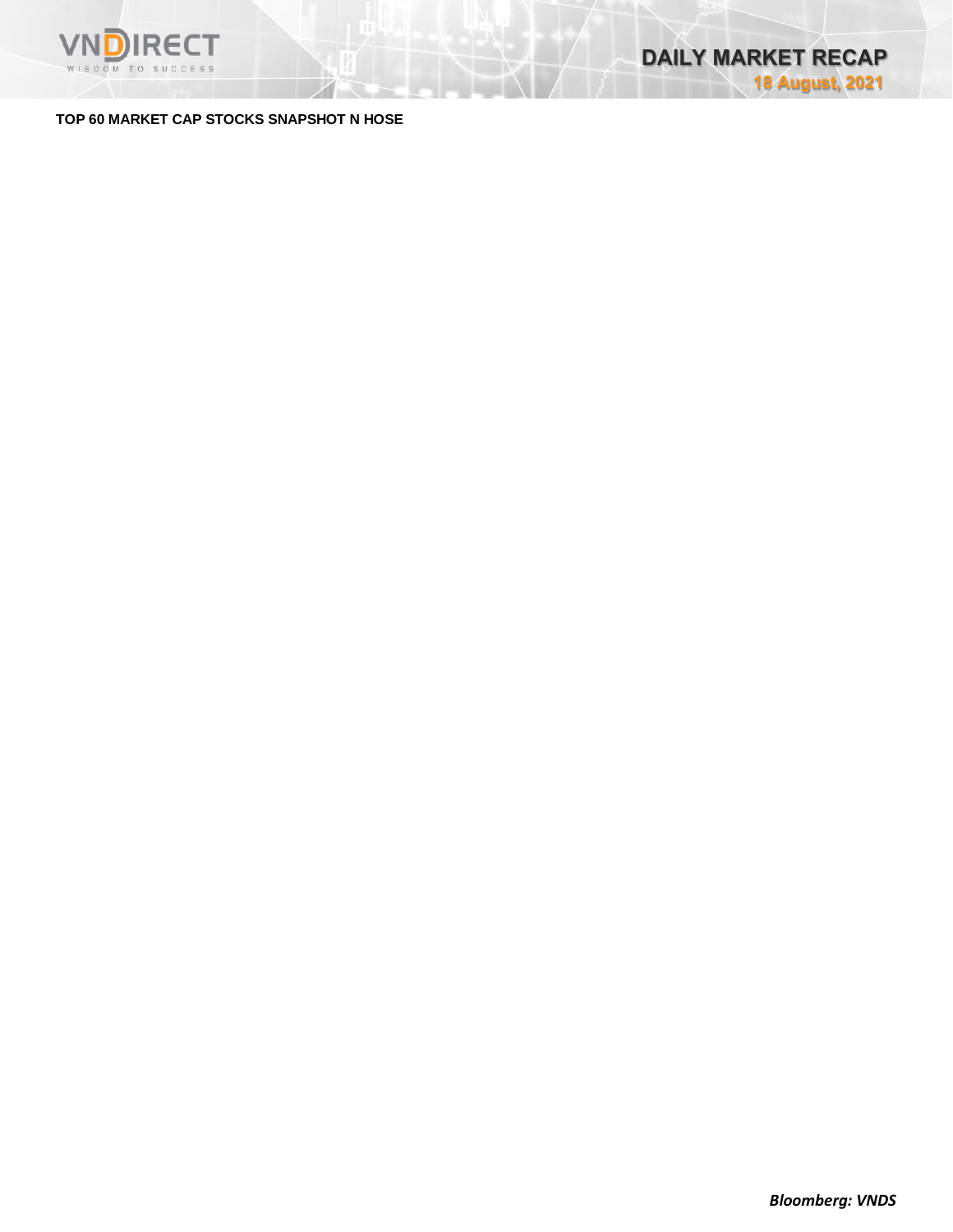# VNĒ WNDIRECT

## **DAILY MARKET RECAP**

**18 August, 2021**

| No. Ticker | <b>Price</b> |        | Price change (%) |         |                |                |               |      | Mkt. Cap Outs. Vol. Float ratio Avail. Fll Ave. daily vol. | P/E                       | P/B          | <b>ROE</b>    | <b>ROA</b> |
|------------|--------------|--------|------------------|---------|----------------|----------------|---------------|------|------------------------------------------------------------|---------------------------|--------------|---------------|------------|
|            | <b>VND</b>   | 1M     | 3M               | 6M      | <b>US\$mln</b> | <b>MIn'shs</b> | $\frac{9}{6}$ |      | $%$ $(30 \text{ days-shs})$                                | $\boldsymbol{\mathsf{x}}$ | $\pmb{\chi}$ | $\%$          | $\%$       |
| 1 VCB VM   | 101,000      | $-1.5$ | 6.8              | $-1.0$  | 16,407         | 3,709          | 25.2          | 6.4  | 1,711,183                                                  | 18.3                      | 3.6          | 21.1          | 1.6        |
| 2 VIC VM   | 97,900       | 4.1    | $-9.0$           | 0.1     | 16,317         | 3,805          | 24.2          | 34.9 | 2,817,583                                                  | 58.0                      | 4.2          | 7.4           | 1.5        |
| 3 VHM VM   | 110,000      | 0.9    | 11.2             | 6.6     | 16,138         | 3,350          | 18.7          | 26.2 | 6,198,954                                                  | 11.1                      | 3.8          | 39.9          | 15.0       |
| 4 HPG VM   | 50,400       | 7.8    | 7.3              | 55.2    | 9,874          | 4,473          | 20.5          | 22.4 | 29,515,910                                                 | 9.0                       | 3.1          | 39.8          | 18.4       |
| 5 VNM VM   | 90,000       | 4.8    | 3.4              | $-17.4$ | 8,239          | 2,090          | 35.1          | 45.0 | 3,279,290                                                  | 19.7                      | 5.9          | 30.9          | 20.8       |
| 6 TCB VM   | 52,800       | 2.3    | 9.2              | 35.7    | 8,106          | 3,505          | 77.1          | 0.0  | 21, 182, 270                                               | 11.4                      | 2.2          | 21.5          | 3.6        |
| 7 GAS VM   | 92,600       | 2.9    | 12.9             | 2.8     | 7,763          | 1,914          | 4.2           | 46.4 | 868,780                                                    | 22.7                      | 3.8          | 16.2          | 11.1       |
| 8 BID VM   | 42,650       | 0.4    | 4.3              | $-1.7$  | 7,513          | 4,022          | 19.0          | 13.3 | 2,280,047                                                  | 17.2                      | 2.1          | 12.6          | 0.6        |
| 9 CTG VM   | 34,500       | $-0.4$ | $-4.3$           | 21.0    | 7,262          | 4,806          | 35.5          | 5.5  | 16,338,130                                                 | 10.1                      | 1.8          | 19.0          | 1.2        |
| 10 MSN VM  | 134,500      | 11.6   | 28.0             | 41.4    | 6,955          | 1,181          | 38.7          | 66.6 | 1,509,100                                                  | 75.3                      | 7.4          | 9.4           | 1.9        |
| 11 VPB VM  | 64,000       | $-0.8$ | $-4.8$           | 55.0    | 6,881          | 2,455          | 69.9          | 0.0  | 12,786,320                                                 | 12.7                      | 2.6          | 23.0          | 2.9        |
| 12 NVL VM  | 103,000      | $-1.5$ | $-1.4$           | 71.5    | 6,648          | 1,474          | 30.4          | 28.8 | 3,016,180                                                  | 28.6                      | 4.5          | 16.1          | 3.4        |
| 13 GVR VM  | 37,550       | 19.8   | 51.4             | 36.8    | 6,579          | 4,000          | 100.0         | 12.4 | 5,435,790                                                  | 31.3                      | 3.1          | 10.1          | 6.1        |
| 14 MBB VM  | 31,100       | 6.9    | 26.1             | 60.2    | 5,147          | 3,778          | 65.8          | 1.1  | 18,449,510                                                 | 11.3                      | 2.2          | 21.5          | 2.2        |
| 15 ACB VM  | 35,550       | 5.8    | 22.6             | 52.4    | 4,207          | 2,702          | 79.9          | 0.0  | 10,678,310                                                 | 9.9                       | 2.4          | 27.2          | 2.2        |
| 16 SAB VM  | 146,000      | $-7.6$ | $-5.2$           | $-24.2$ | 4,101          | 641            | 10.4          | 37.4 | 173,370                                                    | 20.0                      | 4.5          | 24.3          | 17.5       |
| 17 FPT VM  | 94,000       | 8.3    | 24.3             | 38.2    | 3,736          | 907            | 83.6          | 0.0  | 3,774,760                                                  | 22.2                      | 5.1          | 24.1          | 9.2        |
| 18 MWG VM  | 172,500      | 2.6    | 21.7             | 23.7    | 3,591          | 475            | 75.4          | 0.0  | 1,152,230                                                  | 18.0                      | 4.5          | 27.3          | 9.6        |
| 19 PLX VM  | 51,600       | 1.0    | $-4.4$           | $-8.0$  | 2,811          | 1,244          | N/A           | 2.2  | 1,595,690                                                  | 16.7                      | 2.7          | 17.4          | 6.0        |
| 20 VJC VM  | 118,000      | 2.3    | 4.4              | $-10.5$ | 2,799          | 542            | 51.0          | 11.7 | 596,007                                                    | 406.7                     | 3.8          | 1.0           | 0.3        |
| 21 VIB VM  | 41,100       | $-8.4$ | $-1.8$           | 53.6    | 2,796          | 1,553          | 68.1          | 0.0  | 1,957,713                                                  | 11.0                      | 3.0          | 32.1          | 2.5        |
| 22 VRE VM  | 27,800       | 0.4    | $-7.3$           | $-20.2$ | 2,767          | 2,272          | 31.2          | 19.0 | 4,869,744                                                  | 23.3                      | 2.1          | 9.3           | 7.1        |
| 23 HDB VM  | 35,600       | 6.4    | 16.3             | 39.6    | 2,485          | 1,594          | 69.7          | 3.1  | 3,171,820                                                  | 10.8                      | 2.2          | 22.4          | 1.8        |
| 24 STB VM  | 29,950       | 5.3    | 9.7              | 61.0    | 2,473          | 1,885          | 96.6          | 14.1 | 28,688,020                                                 | 15.6                      | 1.8          | 12.0          | 0.7        |
| 25 SSB VM  | 36,250       | 0.3    | 25.6             | N/A     | 2,094          | 1,319          | 95.4          | 5.0  | 2,101,445                                                  | 22.1                      | 3.2          | 15.8          | 1.2        |
| 26 HVN VM  |              | 5.6    | $-0.6$           | $-1.2$  | 2,070          | 2,218          | 38.6          | 21.0 | 765,584                                                    | N/A                       | 26.5         | $-155.4$      | $-20.1$    |
|            | 21,300       |        | $-16.7$          | $-24.7$ | 2,040          |                |               |      |                                                            |                           |              | 15.4          | 5.0        |
| 27 BCM VM  | 45,000       | 4.4    |                  |         |                | 1,035          | 100.0         | 47.0 | 88,927                                                     | 20.2                      | 3.0          |               |            |
| 28 PDR VM  | 89,000       | $-1.3$ | 27.0             | 68.0    | 1,898<br>1,779 | 487            | 37.4          | 45.2 | 3,114,857                                                  | 30.7                      | 7.8          | 29.7          | 8.7        |
| 29 BVH VM  | 54,700       | 7.3    | 1.3              | $-11.6$ |                | 742            | 34.9          | 22.1 | 946,383                                                    | 22.5                      | 1.9          | 8.9           | 1.3        |
| 30 TPB VM  | 37,250       | 9.9    | 16.0             | 33.8    | 1,748          | 1,072          | 56.0          | 0.0  | 5,704,690                                                  | 8.9                       | 2.0          | 24.7          | 2.0        |
| 31 SSI VM  | 60,200       | 14.0   | 70.8             | 80.8    | 1,727          | 655            | 85.8          | 50.7 | 14,360,370                                                 | 21.4                      | 3.5          | 16.5          | 5.1        |
| 32 MSB VM  | 30,800       | 6.8    | 33.9             | 73.0    | 1,585          | 1,175          | 94.9          | 0.0  | 9,677,390                                                  | 9.3                       | 1.8          | 20.7          | 2.1        |
| 33 OCB VM  | 25,000       | 13.8   | 27.3             | 48.8    | 1,500          | 1,370          | 77.4          | 0.0  | 4,245,505                                                  | N/A                       | 1.8          | N/A           | N/A        |
| 34 EIB VM  | 26,300       | $-2.6$ | 1.2              | 42.2    | 1,416          | 1,229          | 94.0          | 0.3  | 496,533                                                    | 30.1                      | 1.9          | 6.4           | 0.7        |
| 35 LPB VM  | 25,900       | 5.7    | 26.1             | 98.0    | 1,365          | 1,204          | 84.5          | 1.6  | 9,417,746                                                  | 11.7                      | 2.0          | 18.6          | 1.1        |
| 36 POW VM  | 11,400       | 7.5    | $-5.0$           | $-12.6$ | 1,169          | 2,342          | 87.9          | 46.0 | 8,546,327                                                  | 10.5                      | 0.9          | 8.8           | 4.5        |
| 37 KDH VM  | 41,500       | 12.3   | 26.8             | 33.1    | 1,133          | 623            | 84.0          | 18.2 | 4,663,854                                                  | 21.1                      | 3.0          | 15.0          | 8.5        |
| 38 PNJ VM  | 94,700       | $-1.4$ | 1.3              | 8.2     | 943            | 227            | 80.9          | 0.0  | 676,187                                                    | 16.3                      | 3.8          | 25.3          | 15.7       |
| 39 VCI VM  | 63,100       | 21.1   | 75.3             | 129.5   | 920            | 333            | 75.7          | 79.8 | 4,746,614                                                  | 14.4                      | 4.0          | 25.4          | 12.6       |
| 40 VCG VM  | 42,500       | $-3.2$ | $-0.4$           | $-6.8$  | 896            | 481            | 42.2          | 47.8 | 486,853                                                    | 13.7                      | 3.0          | 22.2          | 6.0        |
| 41 HSG VM  | 39,900       | 12.4   | 14.1             | 76.3    | 855            | 489            | 68.4          | 38.5 | 12,700,670                                                 | 5.2                       | 2.0          | 47.9          | 18.4       |
| 42 REE VM  | 60,500       | 16.6   | 9.0              | 1.5     | 819            | 309            | 55.0          | 0.0  | 599,107                                                    | 10.4                      | 1.5          | 15.8          | 7.2        |
| 43 GEX VM  | 23,300       | 6.2    | 17.8             | 35.3    | 797            | 781            | 50.6          | 37.0 | 5,828,944                                                  | 13.2                      | 1.4          | 13.9          | 2.9        |
| 44 DGC VM  | 105,000      | 27.9   | 57.7             | 102.3   | 787            | 171            | 62.1          | 41.9 | 1,527,973                                                  | 17.9                      | 4.0          | 24.7          | 18.0       |
| 45 KBC VM  | 36,650       | 12.1   | 13.5             | $-14.8$ | 754            | 470            | 65.4          | 30.0 | 9,721,820                                                  | 20.4                      | 1.7          | 8.5           | 3.7        |
| 46 HCM VM  | 55,900       | 16.9   | 62.0             | 91.4    | 747            | 305            | 39.5          | 0.6  | 5,991,490                                                  | 19.3                      | 3.5          | 19.4          | 7.9        |
| 47 VGC VM  | 33,300       | 11.6   | 1.2              | $-5.4$  | 654            | 448            | 10.8          | 43.6 | 635,303                                                    | 15.9                      | 2.3          | 14.4          | 4.8        |
| 48 GMD VM  | 47,800       | 16.0   | 26.5             | 44.4    | 631            | 301            | 80.5          | 6.9  | 3,739,517                                                  | 35.2                      | 2.3          | 6.7           | 4.4        |
| 49 DIG VM  | 34,000       | 43.8   | 46.8             | 42.1    | 610            | 410            | 54.9          | 47.6 | 9,007,893                                                  | 18.6                      | 2.9          | 16.9          | 7.2        |
| 50 KDC VM  | 60,500       | $-0.8$ | 18.6             | 35.0    | 606            | 229            | 54.5          | 79.2 | 2,022,193                                                  | 30.9                      | 2.4          | 7.6           | 3.4        |
| 51 DPM VM  | 34,800       | 63.4   | 87.6             | 100.0   | 596            | 391            | 30.7          | 36.5 | 4,179,220                                                  | 12.1                      | 1.6          | 13.6          | 9.6        |
| 52 BHN VM  | 57,400       | 6.9    | $-8.2$           | $-22.4$ | 583            | 232            | 0.9           | 31.6 | 10,137                                                     | 18.8                      | 2.9          | 15.2          | 9.6        |
| 53 SBT VM  | 21,200       | 11.6   | 6.5              | $-9.2$  | 573            | 617            | 25.3          | 91.1 | 3,512,273                                                  | 19.8                      | 1.7          | 8.5           | 3.5        |
| 54 DCM VM  | 23,450       | 34.0   | 41.3             | 71.8    | 544            | 529            | 24.4          | 47.1 | 5,197,784                                                  | 20.4                      | 2.0          | 9.6           | 7.9        |
| 55 DHG VM  | 94,000       | 2.2    | $-2.1$           | $-6.3$  | 538            | 131            | 5.2           | 45.4 | 12,177                                                     | 16.3                      | 3.6          | 22.8          | 17.7       |
| 56 DXG VM  | 23,500       | 8.8    | 1.5              | $-3.3$  | 533            | 518            | 80.9          | 19.8 | 6,298,110                                                  | 14.8                      | 1.4          | 11.0          | 3.4        |
| 57 NLG VM  | 42,000       | 12.9   | 16.7             | 13.5    | 525            | 285            | 53.6          | 4.1  | 3,442,203                                                  | 10.7                      | 1.8          | 17.5          | 6.7        |
| 58 LGC VM  | 60,000       | 12.4   | 3.1              | $-19.7$ | 507            | 193            | 0.2           | 4.0  | 423                                                        | 37.1                      | 3.6          | 10.2          | 2.6        |
| 59 HDG VM  | 58,500       | 16.1   | 43.7             | 41.1    | 419            | 164            | 42.5          | 40.6 | 3,009,670                                                  | 13.4                      | 2.7          | 22.7          | 4.9        |
| 60 APH VM  | 47,200       | $-7.5$ | $-16.2$          | $-8.1$  | 403            | 195            | 90.9          | 65.5 | 1,518,050                                                  | 92.3                      | 3.4          | 3.9           | 0.9        |
|            |              |        |                  |         |                |                |               |      |                                                            | <b>Source: Bloomberg</b>  |              | <b>18 Aug</b> |            |